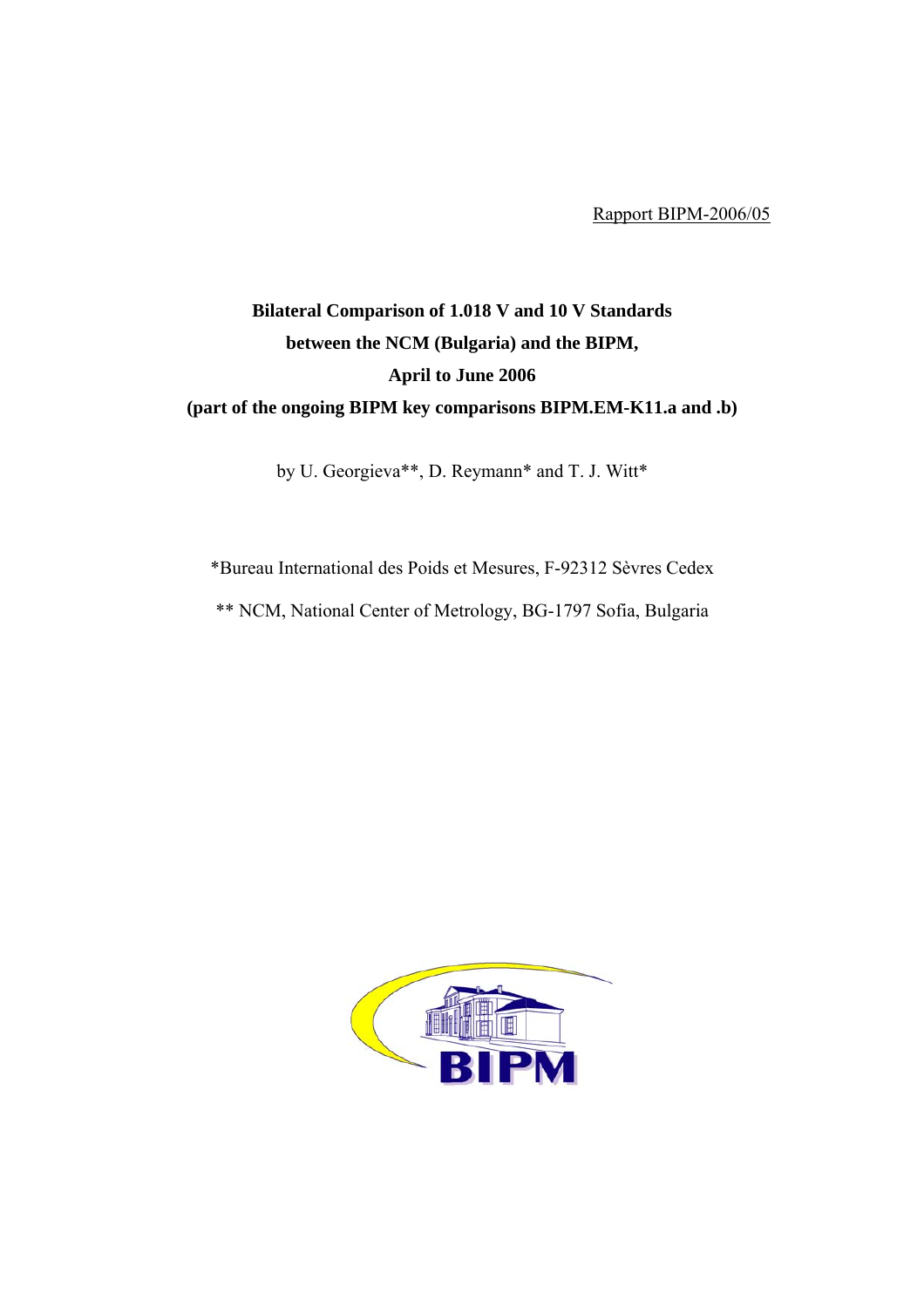# **Bilateral Comparison of 1.018 V and 10 V Standards between the NCM (Bulgaria) and the BIPM, April to June 2006 (part of the ongoing BIPM key comparisons BIPM.EM-K11.a and .b)**

by U. Georgieva\*\*, D. Reymann\* and T. J. Witt\*

\*Bureau International des Poids et Mesures, F-92312 Sèvres Cedex

\*\* NCM, National Center of Metrology, BG-1797 Sofia, Bulgaria

### Introduction

As part of the ongoing BIPM key comparisons BIPM.EM-K11a and b, a comparison of the 1.018 V and 10 V voltage reference standards of the BIPM and the National Center of Metrology (NCM), Sofia, Bulgaria, was carried out between April and June 2006.

#### Method

Two BIPM 732B Zener diode-based travelling standards, Z BIPM 8 (Z8) and Z BIPM B (ZB), were transported by plane to and from the NCM as hand-luggage. At the NCM, the calibration was performed using the Nanoscan reference system Fluke 7003 N, by the differential method of measurement. To minimize the influence of parasitic voltages, the differences between the voltages in positive and negative polarity were measured using a MTS 4950 Wavetek. Polarity switching of the voltage was carried out by simultaneous replacement of the cable connections of both devices. The results were calculated as the average value of the measurements in positive and negative polarity. The BIPM measurements of the travelling standards were carried out by direct comparison with the Josephson effect standard. Results of all measurements were corrected for the dependence of the output voltages on ambient temperature and pressure.

### Results

Figures 1 and 2 show the measured values obtained for the two standards by the two laboratories. The values and uncertainties are calculated for the reference date from linear leastsquares fits to all data from each laboratory.

Rapport BIPM-2006/05 Page 1/7 Table 1 lists the results of the 1.018 V comparison and the component uncertainty contributions for the comparison NCM/BIPM. Experience has shown that flicker or 1/*f* noise dominates the stability characteristics of Zener diode standards and it is not appropriate to use the standard deviation divided by the square root of the number of observations to characterize the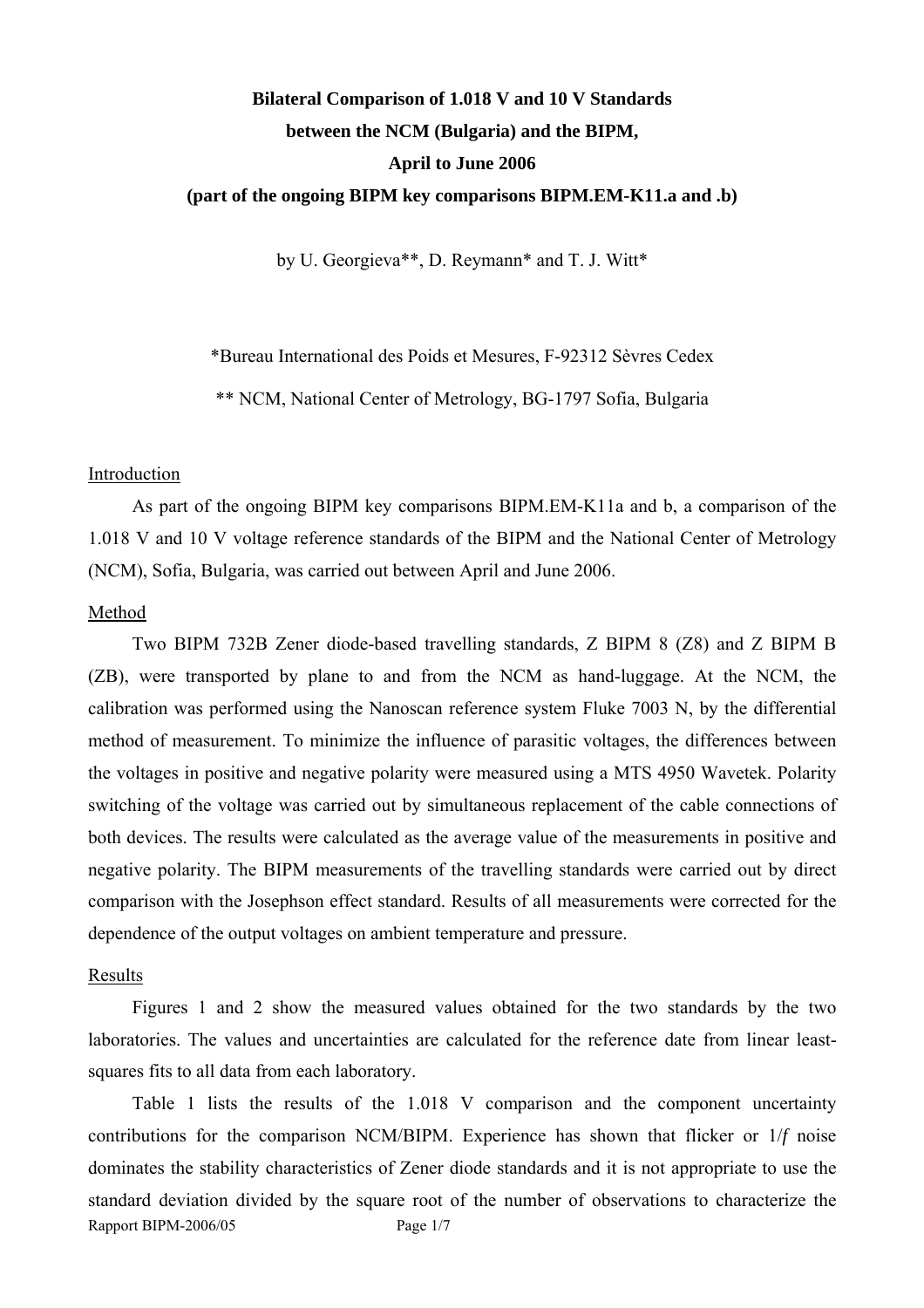dispersion of measured values. For the present standards, the relative value of the flicker floor voltage is about 1 part in  $10^8$ .

Table 2 lists the corresponding information for the 10 V comparison.

In estimating the uncertainty we have calculated the *a priori* uncertainty based on all known sources except that associated with the stability of the standards when transported. We compare this with the *a posteriori* uncertainty estimated by the standard deviation of the weighted mean of the results from the two travelling standards. With only two travelling standards, the uncertainty of the standard deviation of the mean is comparable to the value of the standard deviation of the mean itself. If the *a posteriori* uncertainty is significantly different from the *a priori* uncertainty, we assume that a standard has changed in an unusual way and we use the larger of these two estimates in calculating the final uncertainty.

In Tables 1 and 2, the following elements are listed:

(1) the predicted value  $U<sub>NCM</sub>$  of each Zener, computed using a linear least squares fit to all of the data from the NCM and referenced to the mean date of the NCM's measurements;

(2) the Type A uncertainty due to the instability of the Zener, computed as the standard uncertainty of the value predicted by the linear drift model, or as an estimate of the 1/*f* noise voltage level;

(3) the uncertainty component arising from the measuring equipment of the NCM: this uncertainty is completely correlated between the different Zeners used for a comparison<sup>[[1\]](#page-2-0)</sup>;

(4-6) the corresponding quantities for the BIPM referenced to the mean date of the NCM's measurements;

(7) the uncertainty due to the combined effects of the uncertainties of the pressure and temperature coefficients and to the difference of the mean pressures and temperatures in the participating laboratories; although the same equipment is used to measure the coefficients for all Zeners, the uncertainty is dominated by the Type A uncertainty of each Zener, so that the final uncertainty can be considered as uncorrelated among the different Zeners used in a comparison;

(8) the difference  $(U_{NCM} - U_{BIPM})$  for each Zener;

(9) the uncorrelated part of the uncertainty;

(10) the result of the comparison, which is the weighted mean of the differences of the calibration results for the different standards; using as weights the reciprocal of the square of the uncorrelated part of the uncertainty components for each travelling standard;

 $\overline{a}$ 

<span id="page-2-0"></span><sup>[1.]</sup> In fact, there is a high degree of correlation between these input quantities and we can assume a correlation coefficient of unity without significantly affecting the standard uncertainty of the result of this comparison.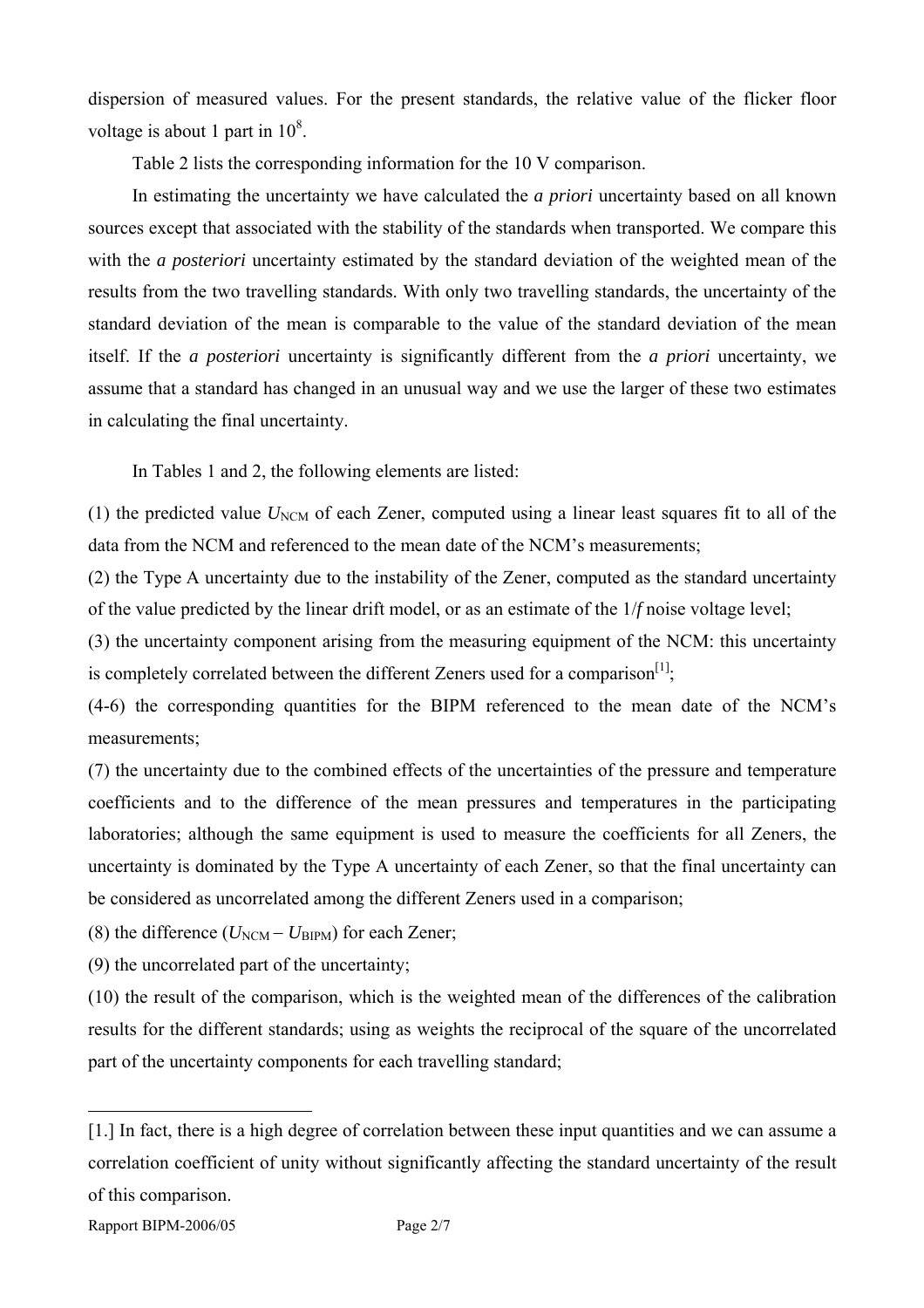(11 and 12) the uncertainty of the transfer, estimated by the following two methods: (11) the *a priori* uncertainty, which is the expected uncertainty from the different Zeners, taking into account only the uncorrelated uncertainties of the individual results; (12) the *a posteriori* uncertainty, which is the standard deviation of the weighted mean of the different results;

(13) the correlated part of the uncertainty; and

(14) the total uncertainty of the comparison, which is the root sum square of the correlated part of the uncertainty and of the larger of (11) and (12).

Table 3 summarizes the uncertainties due to the BIPM measuring equipment. Table 4 summarizes the uncertainties due to the NCM measuring equipment.

The final results of the comparison are presented as the differences between the values assigned by the two laboratories to a 1.018 V and a 10 V standard, respectively. The difference between the value assigned to a 1.018 V standard by the NCM, at the NCM,  $U_{NCM}$ , and that assigned by the BIPM, at the BIPM,  $U_{\text{BIPM}}$ , for the reference date is

$$
U_{\text{NCM}} - U_{\text{BIPM}} = -1.39 \text{ }\mu\text{V};
$$
  $u_c = 1.00 \text{ }\mu\text{V}$  on 2006/05/23,

and the difference between the value assigned to a 10 V standard by the NCM, at the NCM,  $U_{\text{NCM}}$ , and that assigned by the BIPM, at the BIPM,  $U_{\text{BIPM}}$ , for the reference date is

 $U_{\text{NCM}} - U_{\text{BIPM}} = -0.99 \text{ }\mu\text{V}; \qquad u_c = 4.00 \text{ }\mu\text{V} \text{ on } 2006/05/23,$ 

where  $u_c$  is the combined Type A and Type B standard uncertainty from both laboratories.

## Conclusion

This is a rather satisfactory result. The differences between the values assigned to the mean voltage of the travelling standards are, at 1.018 V, within the 95% uncertainty and, at 10 V, well within the standard uncertainty associated with these differences. It should be pointed out that the individual results of both Zeners agree well. This proves that the main contribution to these differences and uncertainties relate to the maintenance conditions of the reference standards at the NCM and further such bilateral comparisons should help in improving these conditions.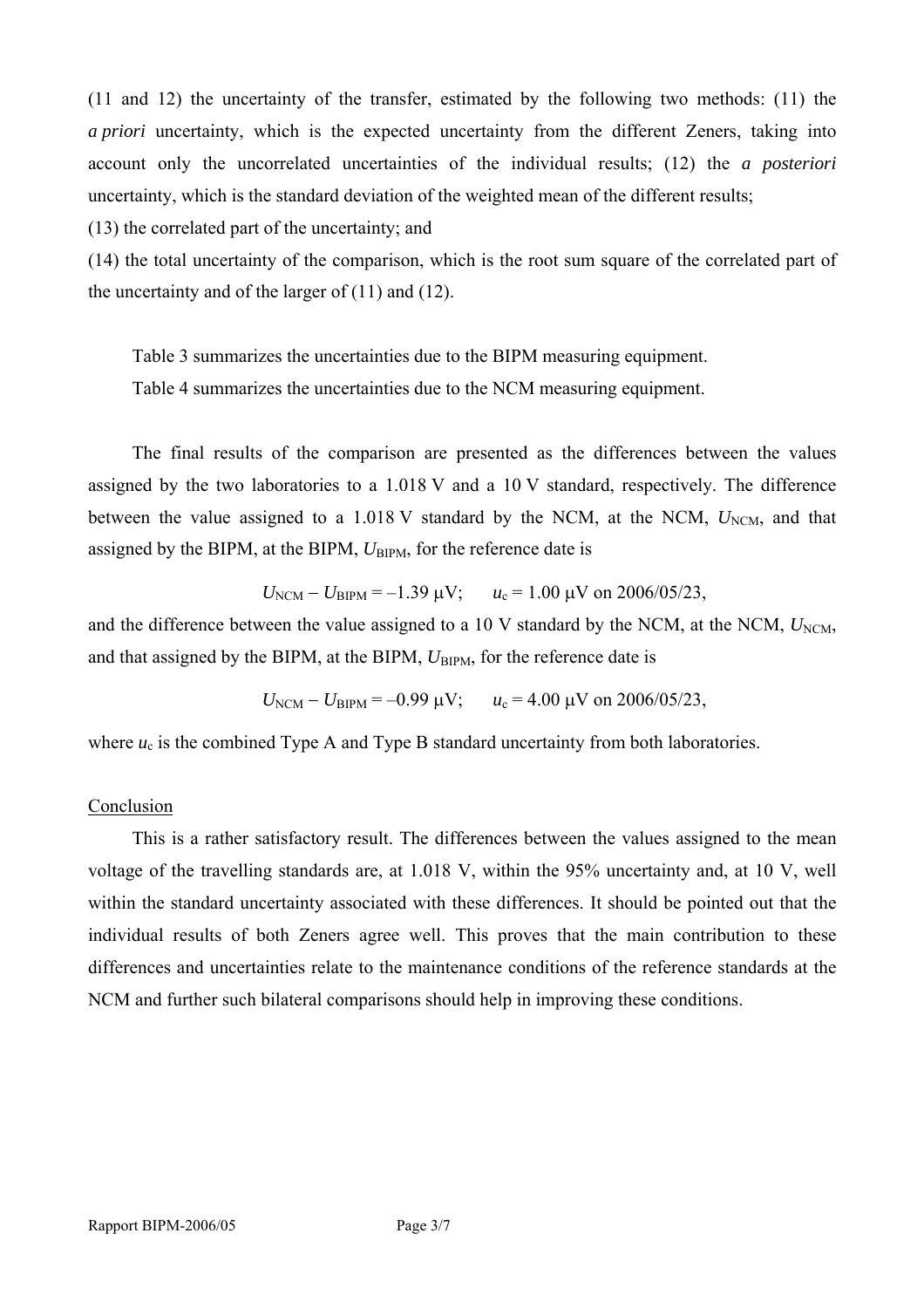

Figure 1. Voltage of Z8 and ZB at 1.018 V and 10 V as a function of time, with arbitrary voltage origins, marked with linear least-squares fits to the measurements of the BIPM.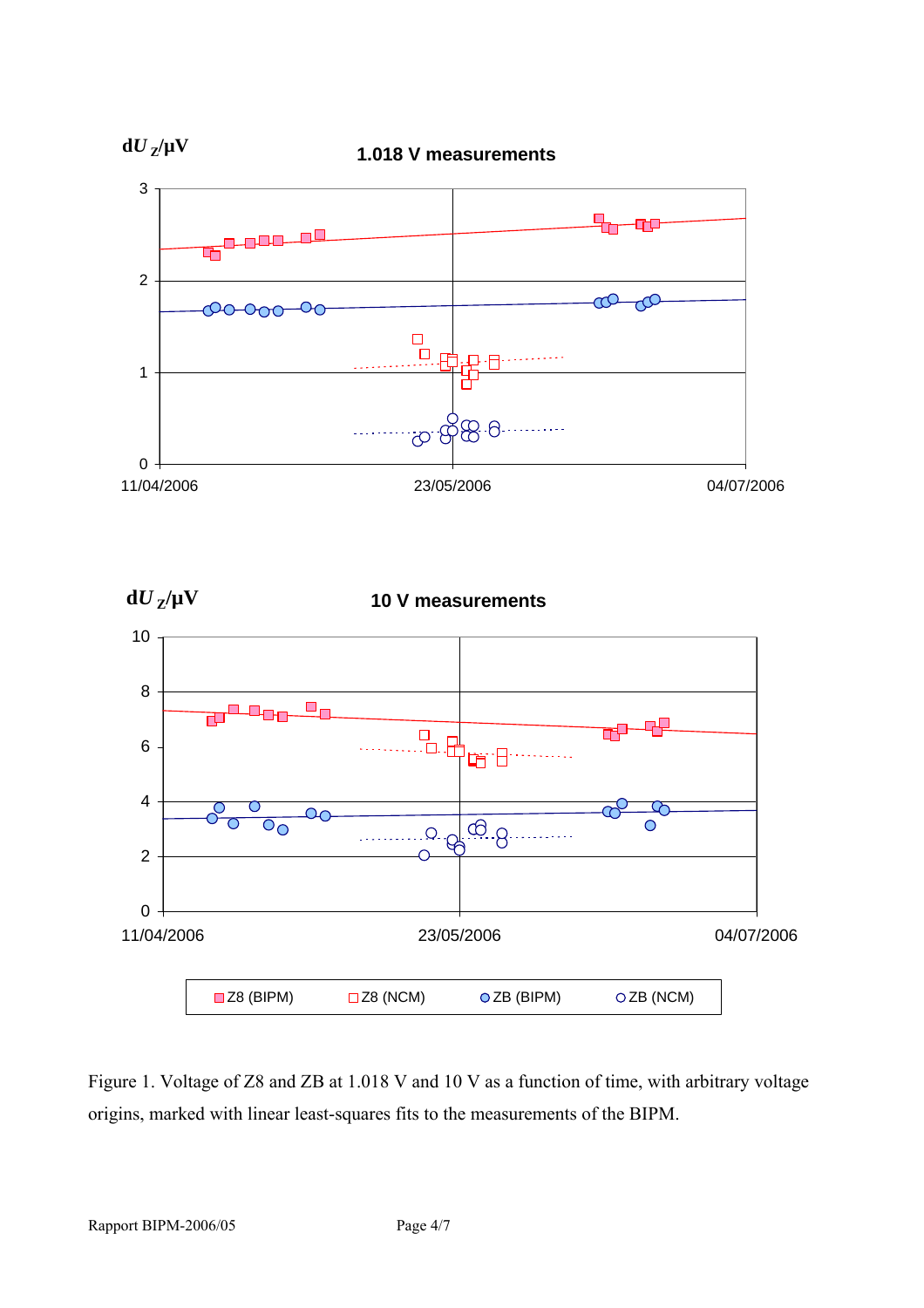Table 1. Results of the NCM (Bulgaria)/BIPM bilateral comparison of 1.018 V standards using two Zener travelling standards: reference date 2006/05/23. Uncertainties are  $1\sigma$  estimates. The uncorrelated uncertainty is  $w = [r^2 + t^2 + v^2]^{1/2}$ , the expected transfer uncertainty is  $x = [w_8^{-2} + w_8^{-2}]^{-1/2}$ , and the correlated uncertainty is  $y = [s^2 + u^2]^{1/2}$ .

|                |                                |                                                         | BIPM 8  | <b>BIPM B</b> |                  |
|----------------|--------------------------------|---------------------------------------------------------|---------|---------------|------------------|
| 1              |                                | NCM (Bulgaria) $(U_Z - 1.018 \text{ V})/\mu\text{V}$    | 165.10  | 123.76        |                  |
| 2              |                                | type-A uncertainty/ $\mu$ V                             | 0.03    | 0.02          | r                |
| 3              | equipment uncertainty/ $\mu$ V |                                                         | 1.00    |               | S                |
| $\overline{4}$ | <b>BIPM</b>                    | $(U_Z - 1.018 \text{ V})/\mu\text{V}$                   | 166.51  | 125.13        |                  |
| 5              |                                | type-A uncertainty/ $\mu$ V                             | 0.01    | 0.01          | t                |
| 6              |                                | equipment uncertainty/ $\mu$ V                          | 0.01    |               | $\boldsymbol{u}$ |
| 7              | pressure and temperature       | corrections uncertainty/ $\mu$ V                        | 0.01    | 0.01          | $\mathcal{V}$    |
| 8              |                                | $(U_{Z\text{ NCM}}-U_{Z\text{ BIPM}})/\mu V$            | $-1.41$ | $-1.37$       |                  |
| 9              |                                | uncorrelated uncertainty/ $\mu$ V                       | 0.03    | 0.02          | w                |
| 10             |                                | $\langle U_{\text{NCM}}-U_{\text{BIPM}}\rangle / \mu V$ | $-1.39$ |               |                  |
| 11             |                                | expected transfer uncertainty/ $\mu$ V                  | 0.04    |               | $\mathcal{X}$    |
| 12             |                                | $\sigma_{\rm M}$ of difference for two Zeners/ $\mu$ V  | 0.02    |               |                  |
| 13             |                                | correlated uncertainty/ $\mu$ V                         | 1.00    |               | ν                |
| 14             |                                | comparison total uncertainty/ $\mu$ V                   | 1.00    |               |                  |
|                |                                |                                                         |         |               |                  |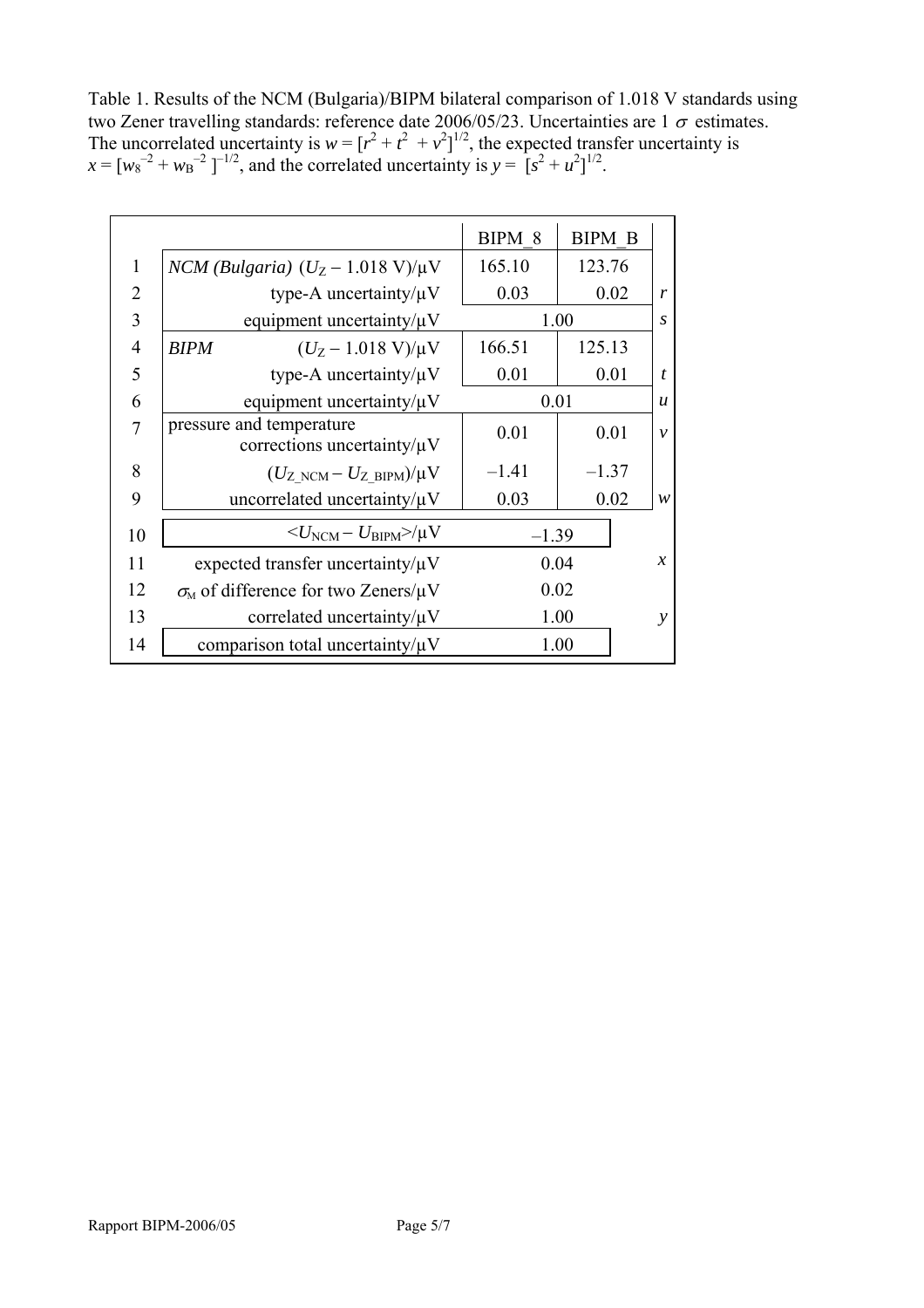Table 2. Results of the NCM (Bulgaria)/BIPM bilateral comparison of 10 V standards using two Zener travelling standards: reference date 2006/05/23. Uncertainties are  $1\sigma$  estimates. The uncorrelated uncertainty is  $w = [r^2 + t^2 + v^2]^{1/2}$ , the expected transfer uncertainty is  $x = [w_8^{-2} + w_8^{-2}]^{-1/2}$ , and the correlated uncertainty is  $y = [s^2 + u^2]^{1/2}$ .

|                |                                                              | BIPM 8   | <b>BIPM B</b> |                  |
|----------------|--------------------------------------------------------------|----------|---------------|------------------|
| $\mathbf{1}$   | $NCM$ (Bulgaria) $(U_Z - 10 \text{ V})/\mu\text{V}$          | $-41.23$ | $-7.33$       |                  |
| $\overline{2}$ | type-A uncertainty/ $\mu$ V                                  | 0.10     | 0.10          | r                |
| 3              | equipment uncertainty/ $\mu$ V                               | 4.00     |               | S                |
| $\overline{4}$ | $(U_Z - 10 \text{ V})/\mu\text{V}$<br><b>BIPM</b>            | $-40.11$ | $-6.46$       |                  |
| 5              | type-A uncertainty/ $\mu$ V                                  | 0.10     | 0.10          | t                |
| 6              | equipment uncertainty/ $\mu$ V                               | 0.01     |               | $\boldsymbol{u}$ |
| 7              | pressure and temperature<br>corrections uncertainty/ $\mu$ V | 0.05     | 0.05          | $\mathcal{V}$    |
| 8              | $(U_{Z\text{ NCM}}-U_{Z\text{ BIPM}})/\mu V$                 | $-1.11$  | $-0.87$       |                  |
| 9              | uncorrelated uncertainty/ $\mu$ V                            | 0.15     | 0.15          | W                |
| 10             | $<$ $U_{\rm NCM}$ – $U_{\rm BIPM}$ $>$ / $\mu\rm{V}$         | $-0.99$  |               |                  |
| 11             | expected transfer uncertainty/ $\mu$ V                       | 0.11     |               | $\mathcal{X}$    |
| 12             | $\sigma_{\rm M}$ of difference for two Zeners/ $\mu$ V       | 0.12     |               |                  |
| 13             | correlated uncertainty/ $\mu$ V                              | 4.00     |               | ν                |
| 14             | comparison total uncertainty/ $\mu$ V<br>4.00                |          |               |                  |
|                |                                                              |          |               |                  |